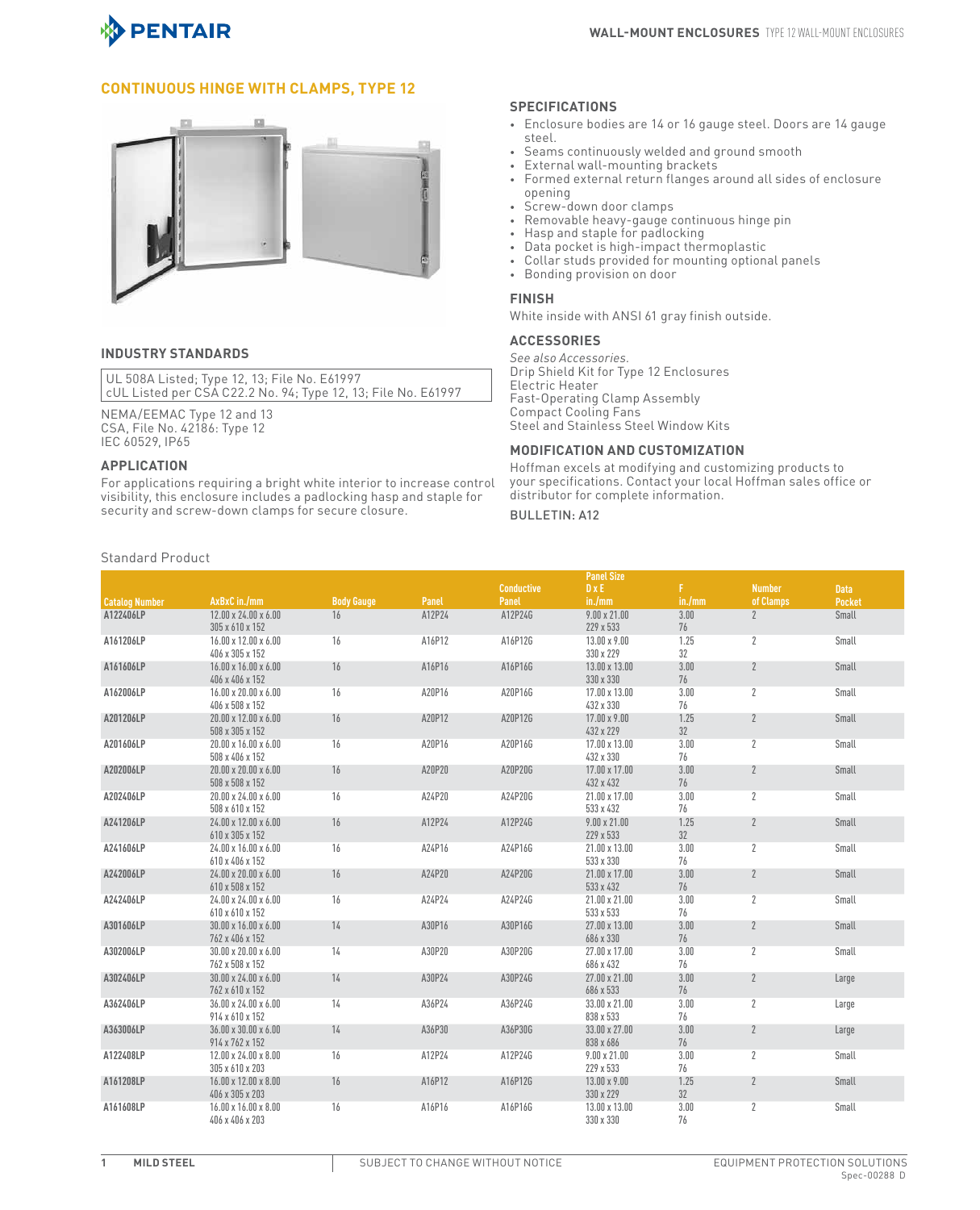Hoffman

|                       |                                                       |                   |         |                   | <b>Panel Size</b>                 |            |                |               |
|-----------------------|-------------------------------------------------------|-------------------|---------|-------------------|-----------------------------------|------------|----------------|---------------|
|                       |                                                       |                   |         | <b>Conductive</b> | $D \times E$                      | F.         | <b>Number</b>  | <b>Data</b>   |
| <b>Catalog Number</b> | AxBxC in./mm                                          | <b>Body Gauge</b> | Panel   | Panel             | in./mm                            | in./mm     | of Clamps      | <b>Pocket</b> |
| A162008LP             | $16.00 \times 20.00 \times 8.00$<br>406 x 508 x 203   | 16                | A20P16  | A20P16G           | 17.00 x 13.00<br>432 x 330        | 3.00<br>76 | $\mathbf{2}$   | Small         |
| A201208LP             | 20.00 x 12.00 x 8.00                                  | 16                | A20P12  | A20P12G           | $17.00 \times 9.00$               | 1.25       | $\overline{2}$ | Small         |
|                       | 508 x 305 x 203                                       |                   |         |                   | 432 x 229                         | 32         |                |               |
| A201608LP             | $20.00 \times 16.00 \times 8.00$<br>508 x 406 x 203   | 16                | A20P16  | A20P16G           | 17.00 x 13.00<br>432 x 330        | 3.00<br>76 | $\mathbf{2}$   | Small         |
| A202008LP             | $20.00 \times 20.00 \times 8.00$                      | 16                | A20P20  | A20P20G           | 17.00 x 17.00                     | 3.00       | $\mathbf{2}$   | Small         |
|                       | 508 x 508 x 203                                       |                   |         |                   | 432 x 432                         | 76         |                |               |
| A202408LP             | 20.00 x 24.00 x 8.00<br>508 x 610 x 203               | 16                | A24P20  | A24P20G           | 21.00 x 17.00<br>533 x 432        | 3.00<br>76 | $\mathbf{2}$   | Small         |
| A241208LP             | 24.00 x 12.00 x 8.00                                  | 16                | A12P24  | A12P24G           | $9.00 \times 21.00$               | 1.25       | $\mathbf{2}$   | Small         |
|                       | 610 x 305 x 203                                       |                   |         |                   | 229 x 533                         | 32         |                |               |
| A241608LP             | 24.00 x 16.00 x 8.00<br>610 x 406 x 203               | 16                | A24P16  | A24P16G           | 21.00 x 13.00<br>533 x 330        | 3.00<br>76 | $\mathbf{2}$   | Small         |
| A242008LP             | 24.00 x 20.00 x 8.00                                  | 14                | A24P20  | A24P20G           | 21.00 x 17.00                     | 3.00       | 2              | Small         |
|                       | 610 x 508 x 203                                       |                   |         |                   | 533 x 432                         | 76         |                |               |
| A242408LP             | 24.00 x 24.00 x 8.00<br>610 x 610 x 203               | 16                | A24P24  | A24P24G           | 21.00 x 21.00<br>533 x 533        | 3.00<br>76 | $\mathbf{2}$   | Small         |
| A243008LP             | $24.00 \times 30.00 \times 8.00$                      | 14                | A30P24G | A30P24G           | 27.00 x 21.00                     | 3.00       | $\mathbf{2}$   | Small         |
|                       | 610 x 762 x 203                                       |                   |         |                   | 686 x 533                         | 76         |                |               |
| A302008LP             | 30.00 x 20.00 x 8.00<br>762 x 508 x 203               | 14                | A30P20  | A30P20G           | 27.00 x 17.00<br>686 x 432        | 3.00<br>76 | $\overline{2}$ | Small         |
| A302408LP             | 30.00 x 24.00 x 8.00                                  | 14                | A30P24  | A30P24G           | 27.00 x 21.00                     | 3.00       | $\mathbf{2}$   | Large         |
|                       | 762 x 610 x 203                                       |                   |         |                   | 686 x 533                         | 76         |                |               |
| A303008LP             | $30.00 \times 30.00 \times 8.00$<br>762 x 762 x 203   | 14                | A30P30  | A30P30G           | 27.00 x 27.00<br>686 x 686        | 3.00<br>76 | $\mathbf{2}$   | Large         |
| A303608LP             | $30.00 \times 36.00 \times 8.00$                      | 14                | A36P30  | A36P30G           | 33.00 x 27.00                     | 3.00       | $\mathbf{2}$   | Large         |
|                       | 762 x 914 x 203                                       |                   |         |                   | 838 x 686                         | 76         |                |               |
| A362408LP             | 36.00 x 24.00 x 8.00<br>914 x 610 x 203               | 14                | A36P24  | A36P24G           | 33.00 x 21.00<br>838 x 533        | 3.00<br>76 | $\mathbf{2}$   | Large         |
| A363008LP             | $36.00 \times 30.00 \times 8.00$                      | 14                | A36P30  | A36P30G           | 33.00 x 27.00                     | 3.00       | $\mathbf{2}$   | Large         |
|                       | 914 x 762 x 203                                       |                   |         |                   | 838 x 686                         | 76         |                |               |
| A363608LP             | 36.00 x 36.00 x 8.00<br>914 x 914 x 203               | 14                | A36P36  | A36P36G           | 33.00 x 33.00<br>838 x 838        | 3.00<br>76 | $\mathbf{2}$   | Large         |
| A422408LP             | 42.00 x 24.00 x 8.00                                  | 14                | A42P24  | A42P24G           | 39.00 x 21.00                     | 3.00       | 2              | Large         |
|                       | 1067 x 610 x 203                                      |                   |         |                   | 991 x 533                         | 76         |                |               |
| A423008LP             | 42.00 x 30.00 x 8.00<br>1067 x 762 x 203              | 14                | A42P30  | A42P30G           | 39.00 x 27.00<br>991 x 686        | 3.00<br>76 | $\mathbf{2}$   | Small         |
| A423608LP             | $42.00 \times 36.00 \times 8.00$                      | 14                | A42P36  | A42P36G           | 39.00 x 33.00                     | 3.00       | $\mathbf{2}$   | Large         |
|                       | 1067 x 914 x 203                                      |                   |         |                   | 991 x 838                         | 76         |                |               |
| A482408LP             | 48.00 x 24.00 x 8.00<br>1219 x 610 x 203              | 14                | A48P24  | A48P24G           | 45.00 x 21.00<br>1143 x 533       | 3.00<br>76 | $3\,$          | Large         |
| A483008LP             | 48.00 x 30.00 x 8.00                                  | 14                | A48P30  | A48P30G           | 45.00 x 27.00                     | 3.00       | 3              | Small         |
|                       | 1219 x 762 x 203                                      |                   |         |                   | 1143 x 686                        | 76         |                |               |
| A483608LP             | 48.00 x 36.00 x 8.00<br>1219 x 914 x 203              | 14                | A48P36  | A48P36G           | 45.00 x 33.00<br>1143 x 838       | 3.00<br>76 | 3              | Large         |
| A603608LP             | $60.00 \times 36.00 \times 8.00$                      | 14                | A60P36  | A60P36G           | 57.00 x 33.00                     | 3.00       | $\mathbf 3$    | Large         |
|                       | 1524 x 914 x 203                                      |                   |         |                   | 1448 x 838                        | 76         |                |               |
| A161210LP             | 16.00 x 12.00 x 10.00<br>406 x 305 x 254              | 14                | A16P12  | A16P12G           | 13.00 x 9.00<br>330 x 229         | 1.25<br>32 | $\overline{2}$ | Small         |
| A201610LP             | 20.00 x 16.00 x 10.00                                 | 14                | A20P16  | A20P16G           | 17.00 x 13.00                     | 3.00       | $\mathbf{2}$   | Small         |
|                       | 508 x 406 x 254                                       |                   |         |                   | 432 x 330                         | 76         |                |               |
| A202010LP             | $20.00 \times 20.00 \times 10.00$<br>508 x 508 x 254  | 14                | A20P20  | A20P20G           | 17.00 x 17.00<br>432 x 432        | 3.00<br>76 | $\mathbf{2}$   | Small         |
| A241210LP             | 24.00 x 12.00 x 10.00                                 | 14                | A12P24  | A12P24G           | $9.00 \times 21.00$               | 1.25       | $\mathbf{2}$   | Small         |
|                       | 610 x 305 x 254                                       |                   |         |                   | 229 x 533                         | 32         |                |               |
| A242010LP             | 24.00 x 20.00 x 10.00<br>610 x 508 x 254              | 14                | A24P20  | A24P20G           | 21.00 x 17.00<br>533 x 432        | 3.00<br>76 | $\sqrt{2}$     | Small         |
| A242410LP             | 24.00 x 24.00 x 10.00                                 | 14                | A24P24G | A24P24G           | 21.00 x 21.00                     | 3.00       | $\mathbf{2}$   | Small         |
| A302010LP             | 610 x 610 x 254<br>$30.00 \times 20.00 \times 10.00$  |                   | A30P20  | A30P20G           | 533 x 533<br>27.00 x 17.00        | 76<br>3.00 | $\mathbf{2}$   | Small         |
|                       | 762 x 508 x 254                                       | 14                |         |                   | 686 x 432                         | 76         |                |               |
| A302410LP             | 30.00 x 24.00 x 10.00                                 | 14                | A30P24  | A30P24G           | 27.00 x 21.00                     | 3.00       | $\mathbf{2}$   | Large         |
|                       | 762 x 610 x 254<br>36.00 x 24.00 x 10.00              |                   |         |                   | 686 x 533<br>33.00 x 21.00        | 76         |                |               |
| A362410LP             | 914 x 610 x 254                                       | 14                | A36P24  | A36P24G           | 838 x 533                         | 3.00<br>76 | $\mathbf{2}$   | Large         |
| A363010LP             | 36.00 x 30.00 x 10.00                                 | 14                | A36P30  | A36P30G           | 33.00 x 27.00                     | 3.00       | $\mathbf{2}$   | Large         |
| A423010LP             | 914 x 762 x 254<br>42.00 x 30.00 x 10.00              |                   |         | A42P30G           | 838 x 686<br>39.00 x 27.00        | 76<br>3.00 | $\mathbf{2}$   | Small         |
|                       | 1067 x 762 x 254                                      | 14                | A42P30  |                   | 991 x 686                         | 76         |                |               |
| A423610LP             | 42.00 x 36.00 x 10.00                                 | 14                | A42P36  | A42P36G           | 39.00 x 33.00                     | 3.00       | $\mathbf{2}$   | Large         |
| A483010LP             | 1067 x 914 x 254<br>48.00 x 30.00 x 10.00             | 14                | A48P30  | A48P30G           | 991 x 838<br>$45.00 \times 27.00$ | 76<br>3.00 | $\mathfrak{Z}$ | Small         |
|                       | 1219 x 762 x 254                                      |                   |         |                   | 1143 x 686                        | 76         |                |               |
| A483610LP             | 48.00 x 36.00 x 10.00                                 | 14                | A48P36  | A48P36G           | 45.00 x 33.00                     | 3.00       | 3              | Large         |
| A603610LP             | 1219 x 914 x 254                                      |                   | A60P36  | A60P36G           | 1143 x 838                        | 76<br>3.00 | $\mathfrak{Z}$ |               |
|                       | $60.00 \times 36.00 \times 10.00$<br>1524 x 914 x 254 | 14                |         |                   | 57.00 x 33.00<br>1448 x 838       | 76         |                | Large         |
|                       |                                                       |                   |         |                   |                                   |            |                |               |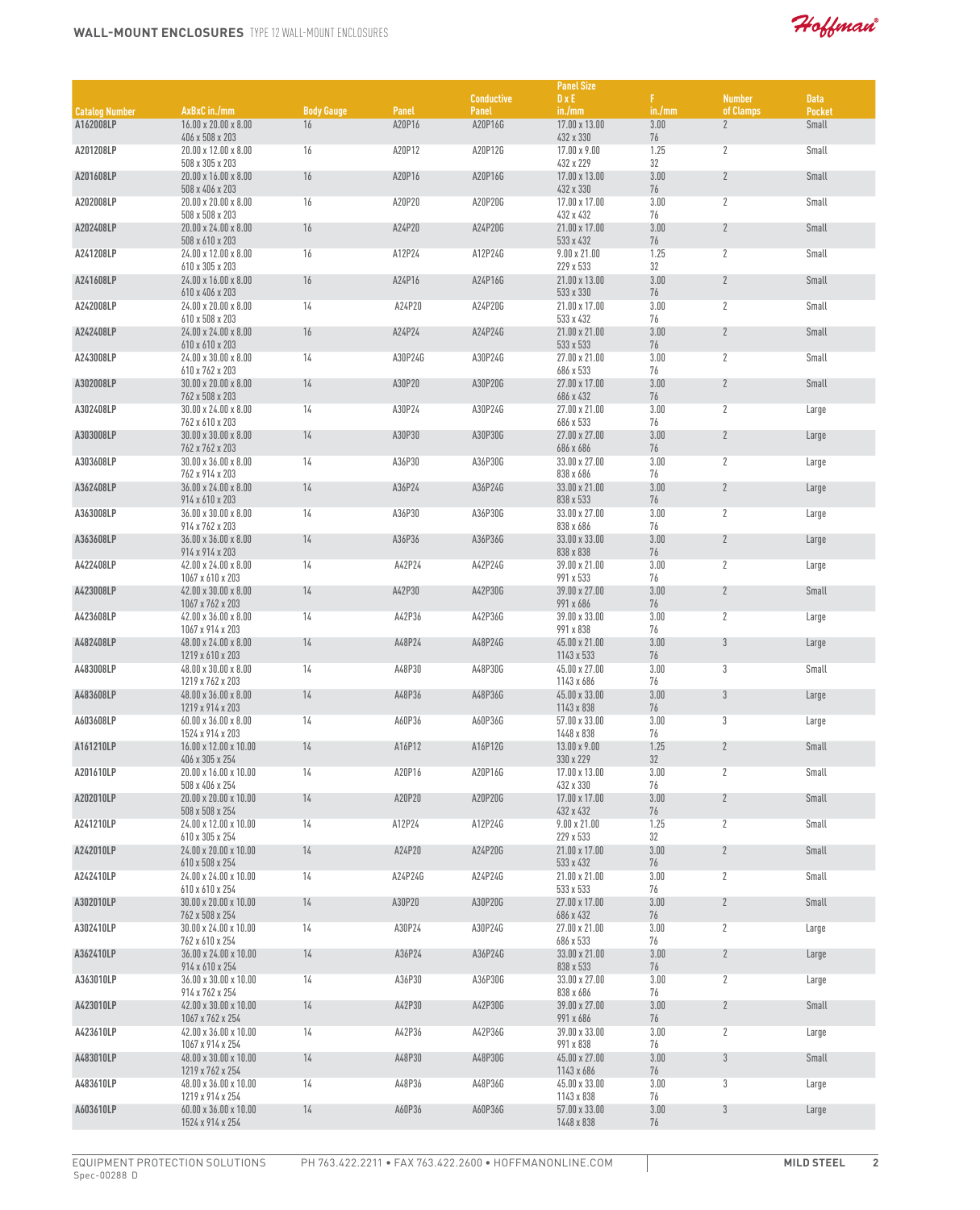

|                       |                                                               |                   |        |                   | <b>Panel Size</b>                         |                  |                |               |
|-----------------------|---------------------------------------------------------------|-------------------|--------|-------------------|-------------------------------------------|------------------|----------------|---------------|
|                       |                                                               |                   |        | <b>Conductive</b> | $D \times E$                              | F.               | <b>Number</b>  | <b>Data</b>   |
| <b>Catalog Number</b> | AxBxC in./mm                                                  | <b>Body Gauge</b> | Panel  | Panel             | in./mm                                    | in./mm           | of Clamps      | <b>Pocket</b> |
| A201612LP             | 20.00 x 16.00 x 12.00<br>508 x 406 x 305                      | 14                | A20P16 | A20P16G           | 17.00 x 13.00<br>432 x 330                | 3.00<br>76       | $\overline{2}$ | Small         |
| A242012LP             | 24.00 x 20.00 x 12.00<br>610 x 508 x 305                      | 14                | A24P20 | A24P20G           | 21.00 x 17.00<br>533 x 432                | 3.00<br>76       | $\overline{2}$ | Small         |
| A242412LP             | 24.00 x 24.00 x 12.00<br>610 x 610 x 305                      | 14                | A24P24 | A24P24G           | 21.00 x 21.00<br>533 x 533                | 3.00<br>76       | $\overline{2}$ | Small         |
| A302412LP             | 30.00 x 24.00 x 12.00<br>762 x 610 x 305                      | 14                | A30P24 | A30P24G           | 27.00 x 21.00<br>686 x 533                | 3.00<br>76       | $\overline{2}$ | Large         |
| A303012LP             | 30.00 x 30.00 x 12.00                                         | 14                | A30P30 | A30P30G           | 27.00 x 27.00                             | 3.00             | $\overline{2}$ | Large         |
| A362412LP             | 762 x 762 x 305<br>36.00 x 24.00 x 12.00                      | 14                | A36P24 | A36P24G           | 686 x 686<br>33.00 x 21.00                | 76<br>3.00       | $\mathbf{2}$   | Large         |
| A363012LP             | 914 x 610 x 305<br>36.00 x 30.00 x 12.00                      | 14                | A36P30 | A36P30G           | 838 x 533<br>33.00 x 27.00                | 76<br>3.00       | $\mathbf{2}$   | Large         |
| A363612LP             | 914 x 762 x 305<br>36.00 x 36.00 x 12.00                      | 14                | A36P36 | A36P36G           | 838 x 686<br>33.00 x 33.00                | 76<br>3.00       | $\mathbf{2}$   | Large         |
| A423012LP             | 914 x 914 x 305<br>42.00 x 30.00 x 12.00                      | 14                | A42P30 | A42P30G           | 838 x 838<br>39.00 x 27.00                | 76<br>3.00       | $\overline{2}$ | Small         |
| A423612LP             | 1067 x 762 x 305<br>42.00 x 36.00 x 12.00                     | 14                | A42P36 | A42P36G           | 991 x 686<br>39.00 x 33.00                | 76<br>3.00       | $\overline{2}$ | Large         |
| A483612LP             | 1067 x 914 x 305<br>48.00 x 36.00 x 12.00                     | 14                | A48P36 | A48P36G           | 991 x 838<br>45.00 x 33.00                | 76<br>3.00       | 3              | Large         |
| A603612LP             | 1219 x 914 x 305<br>60.00 x 36.00 x 12.00                     | 14                | A60P36 | A60P36G           | 1143 x 838<br>57.00 x 33.00               | 76<br>3.00       | $\mathfrak{Z}$ | Large         |
|                       | 1524 x 914 x 305                                              |                   |        |                   | 1448 x 838                                | 76               |                |               |
| A723612LP             | 72.00 x 36.00 x 12.00<br>1829 x 914 x 305                     | 14                | A72P36 | A72P36G           | 69.00 x 33.00<br>1753 x 838               | 3.00<br>76       | 3              | Large         |
| A242016LP             | 24.00 x 20.00 x 16.00<br>610 x 508 x 406                      | 14                | A24P20 | A24P20G           | 21.00 x 17.00<br>533 x 432                | 3.00<br>76       | $\overline{2}$ | <b>Small</b>  |
| A242416LP             | 24.00 x 24.00 x 16.00<br>610 x 610 x 406                      | 14                | A24P24 | A24P24G           | 21.00 x 21.00<br>533 x 533                | 3.00<br>76       | $\mathbf{2}$   | Small         |
| A302416LP             | 30.00 x 24.00 x 16.00<br>762 x 610 x 406                      | 14                | A30P24 | A30P24G           | 27.00 x 21.00<br>686 x 533                | 3.00<br>76       | $\overline{2}$ | Large         |
| A363016LP             | 36.00 x 30.00 x 16.00<br>914 x 762 x 406                      | 14                | A36P30 | A36P30G           | 33.00 x 27.00<br>838 x 686                | 3.00<br>76       | $\mathbf{2}$   | Large         |
| A423616LP             | 42.00 x 36.00 x 16.00<br>1067 x 914 x 406                     | 14                | A42P36 | A42P36G           | 39.00 x 33.00<br>991 x 838                | 3.00<br>76       | $\mathbf{2}$   | Large         |
| A483616LP             | 48.00 x 36.00 x 16.00<br>1219 x 914 x 406                     | 14                | A48P36 | A48P36G           | 45.00 x 33.00<br>1143 x 838               | 3.00<br>76       | 3              | Large         |
| A603616LP             | 60.00 x 36.00 x 16.00<br>1524 x 914 x 406                     | 14                | A60P36 | A60P36G           | 57.00 x 33.00<br>1448 x 838               | 3.00<br>76       | 3              | Large         |
| A302420LP             | 30.00 x 24.00 x 20.00<br>762 x 610 x 508                      | 14                | A30P24 | A30P24G           | $27.00 \times 21.00$<br>686 x 533         | 3.00<br>76       | $\overline{2}$ | Large         |
| A363020LP             | 36.00 x 30.00 x 20.00<br>914 x 762 x 508                      | 14                | A36P30 | A36P30G           | 33.00 x 27.00<br>838 x 686                | 3.00<br>76       | $\overline{2}$ | Large         |
| A483620LP             | 48.00 x 36.00 x 20.00                                         | 14                | A48P36 | A48P36G           | 45.00 x 33.00                             | 3.00             | 3              | Large         |
| A603620LP             | 1219 x 914 x 508<br>60.00 x 36.00 x 20.00<br>1524 x 914 x 508 | 14                | A60P36 | A60P36G           | 1143 x 838<br>57.00 x 33.00<br>1448 x 838 | 76<br>3.00<br>76 | $3\,$          | Large         |
| A302424LP             | 30.00 x 24.00 x 24.00<br>762 x 610 x 610                      | 14                | A30P24 | A30P24G           | 27.00 x 21.00<br>686 x 533                | 3.00<br>76       | 2              | Large         |

Purchase panels separately. Optional stainless steel, conductive, composite and aluminum panels are available for most sizes.

Small Data Pocket is 6.00 in. x 6.00 in. Large Data Pocket is 12.00 in. x 12.00 in.